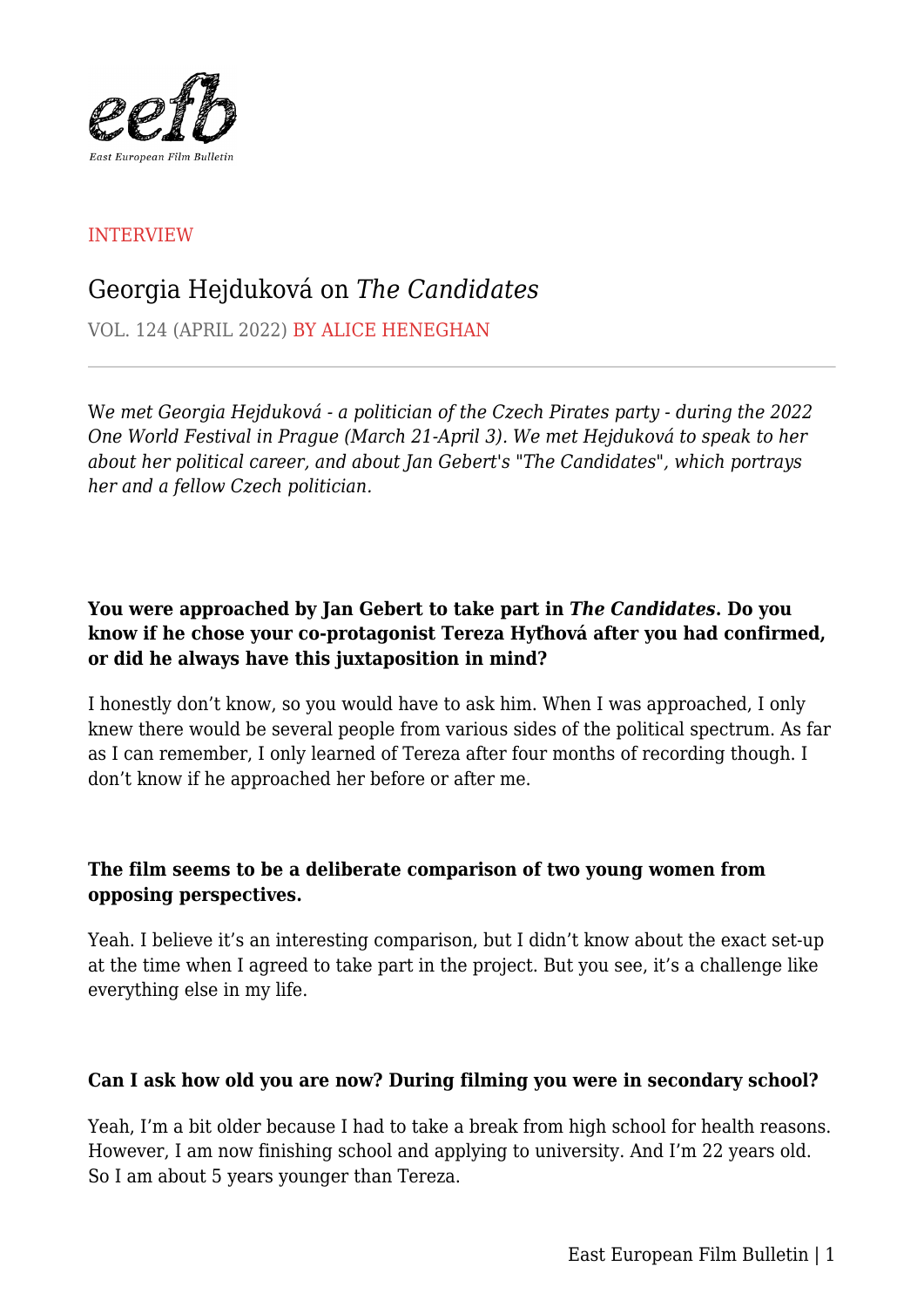#### **You mentioned that you've faced some struggles, but I get the impression from the film that you are very resilient.**

Obviously when you overcome obstacles, you become stronger, but I just think that I always had the will, and I don't know if I was born with the will... I also have a lot of energy, I was always wanting to keep everything positive. I'm trying to stay positive and optimistic and that's the reason why I overcame everything.

# **In the film, you explain that you're an optimistic person and that that's the reason why you're in politics. After having gained more experience, do you still feel that way or do you now have to make an effort to remain optimistic?**

Of course, I am still an optimist. You can't stay optimistic at all times, especially as things get depressing and challenging. But in the end, like I said politics are very enjoyable. They're filled with action, which is something that I really like, and I can ultimately do something good for this country and for the world, which is what is most important for me.

# **Tereza seems to experience some of the same issues as you, but she reacts to them in a different way. She mentions people being left behind, but her vision of who those people are and what they deserve is very different from yours. How do you feel about that?**

Well, everyone makes different life experiences and I believe everything that we do, wish, and think, is rooted in our experience. I believe that my personal life experience has taught me that being open and accepting promises you a good outcome. Tereza probably has a different view on that and that's completely fine because she is obviously entitled to her own opinion. I just think that we should nevertheless establish a dialogue between each other. Not only between us as individuals, but also between the opposing sides because we need to find common ground, and I do believe there is common ground to be found. That is where we can build something larger together. Sometimes it might be difficult because Tereza has many opinions that I would very much disagree with, and I have opinions that she would disagree with, but ultimately politics are about finding compromises. It's not about just pushing through your own ideas, it's about starting a conversation with the other side and I believe that is something that we will be able to accomplish in the end.

#### **Did you grow up in Prague?**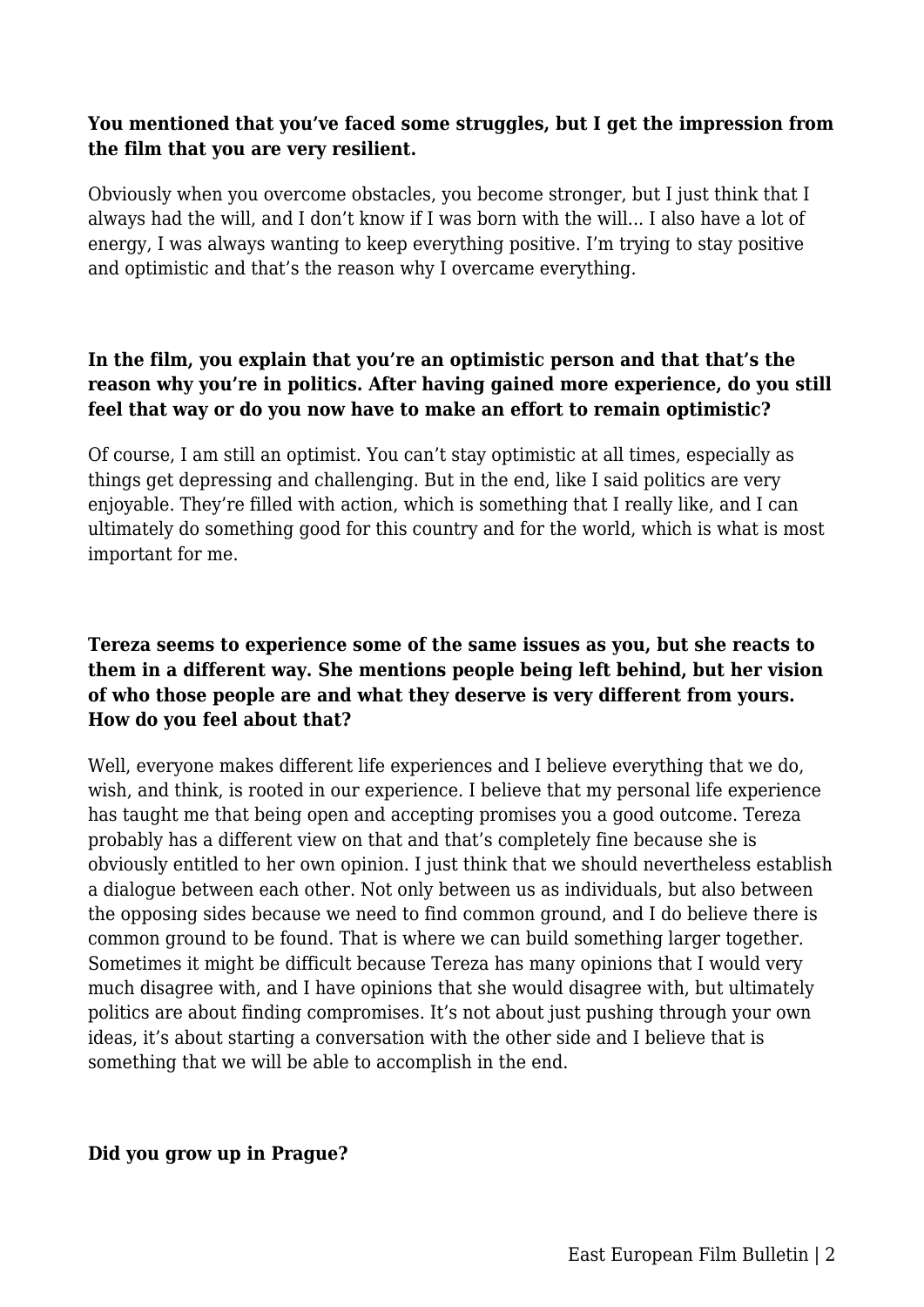Yeah, I am very much a Prague-based person.

## **Do you think it has affected Tereza a lot that she grew up in a completely different environment? It is well-known that Prague is a much more liberal place than the rest of the Czech Republic.**

I think that is definitely a factor. There are probably other factors too. For example, her family is definitely an influence, while I have very liberal parents. Maybe the environment that she grew up in and where she went to school, maybe her expceriences were different. Prague is definitely a liberal city. At the same time, it isn't just about that, and I believe these issues need to be looked at from a more complex vantage point, it isn't just about Prague vs. the rest of the country. It is much more complicated than that.

**I noticed that when Tereza talks about Ústí nad Labem, she talks about how it hasn't changed in so many years, and how it is a bit of a dead zone. There's an element of class division in her experience, of being ignored and being excluded from society. In the cinema theater, the Prague audience was laughing a lot at the comments she makes, but then again there are many people around the Czech Republic who very much agree with her. Does it scare you that hateful views can spread so easily and gain support?**

I don't think it scares me, I think it should not scare me and I think it should not scare anyone because again, it is about understanding each other. I don't think we have a right to devalue people's feelings because it is crucial for us to understand why they feel this way. If they feel like their region has been forgotten, which *is* the case in regions like Ústí, which is very, very, poor compared to other regions of the country, we need to help them not to feel that way. If they're left behind, these feelings are only going to get more extreme and it's going to be more difficult to find that common ground that we all deeply desire.

## **Speaking of extremism, what is it like to receive death threats and face a tone of violence against you?**

As you may have noticed from the documentary, where it was mentioned, I'm a transgender person, which seems like an outrageous idea in the context of Czech politics.

#### **I could see it when you got up to speak at a council meeting with the mayor of**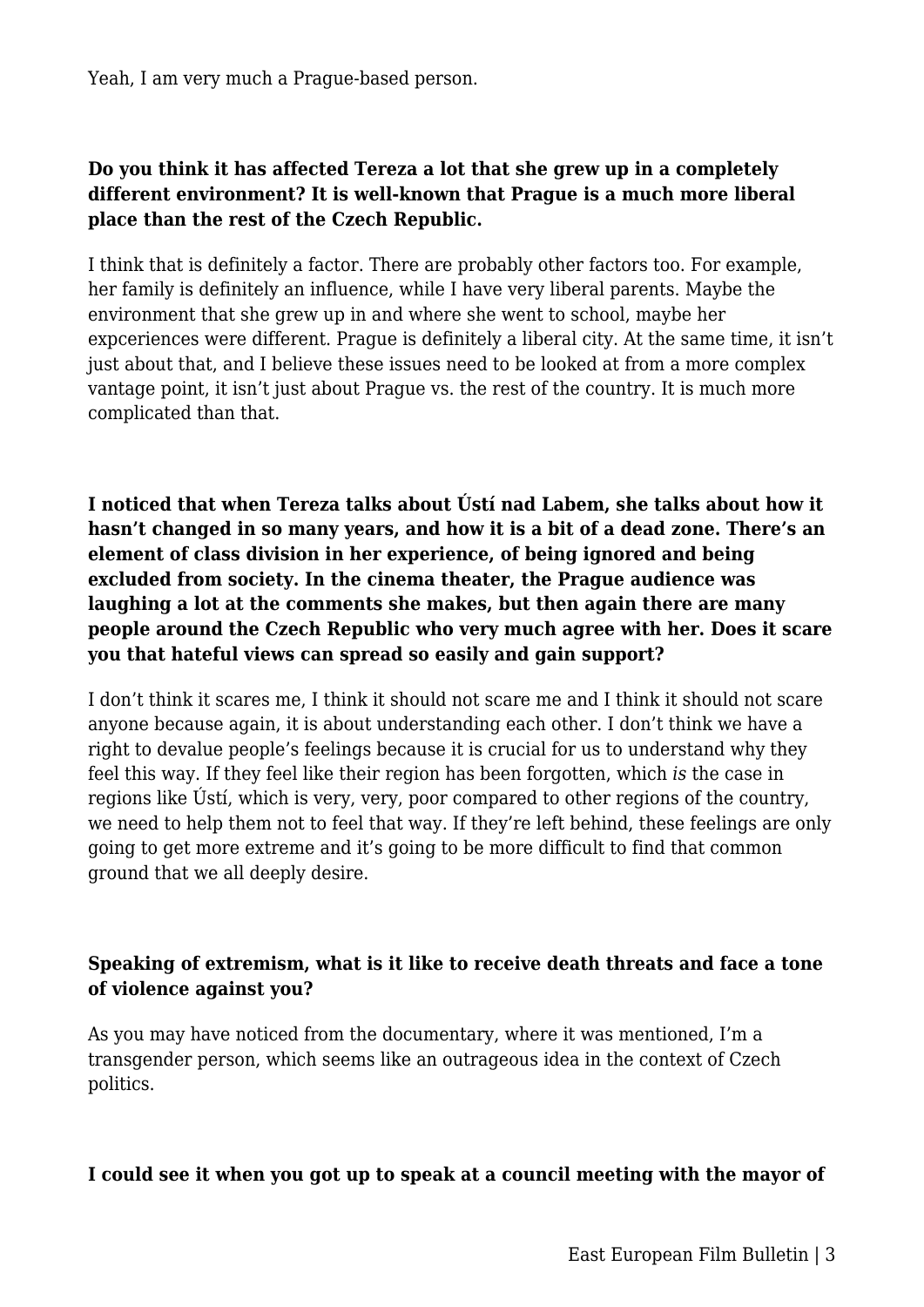#### **Prague and everyone angrily turns their eyes away from you…**

Actually, it can get even worse than that. I once received a call from a random telephone number and basically the person screamed, "Well you are just idiots up there and I am going to end you all". I also received a direct threat online when someone told me that people like this, referring to transgender people, should be put on a pike inserted through their vaginas. Obviously, I went to press charges on that person because I believe this is a threat to others as well, so I fought it and the law upheld my rights and I won. I didn't want money, I wanted an apology and I wanted a lesson to be learned. I believe I taught him a lesson. These are the small steps that we need to take to make the world more understanding of this community and to make them see that they have crossed a line. Facing a death threat and having to live through that is a kind of roller coaster ride. Sometimes there are none, but I remember there was a moment where articles were being published about me every single day and I was scared of what could pop up about me at any given moment. After about three or four days I got pretty scared, and I had to take a break. It is challenging, but I did choose this job.

#### **That doesn't mean you deserve death threats because of your gender identity.**

True, nobody deserves this. But my hope is that I'm breaking the barrier for someone else. There will probably be other transgender people who enter politics after me, and they will not face the same level of outrage because I already faced it for them. If this is going to be the only thing I do, I believe that my mission would still be accomplished. I am not looking to become president, I'm just there to make the world a better place and I think I have done that a little bit. I'm obviously going to continue because it's still fun, it's still a challenge and every day there is a new challenge I can face, but I already see that I have accomplished something.

# **You mentioned in the film that you want to move in the direction of legal studies. I imagine you may be interested in social rights?**

Yeah definitely, I want to study human rights. They are very important to me because I believe they are the key to making this world more humane. I believe that if everybody respected human rights, there would hardly be any problems. Unfortunately, that is far from being the case and that means we need to work more on education, on improving our human rights laws, on making them accessible to everyone and on helping people understand them. That's the only way we can really improve political reality - through gradual education and by gradually constructing complex relationships with people who are not so understanding now, but who I strongly believe will be understanding in the future.